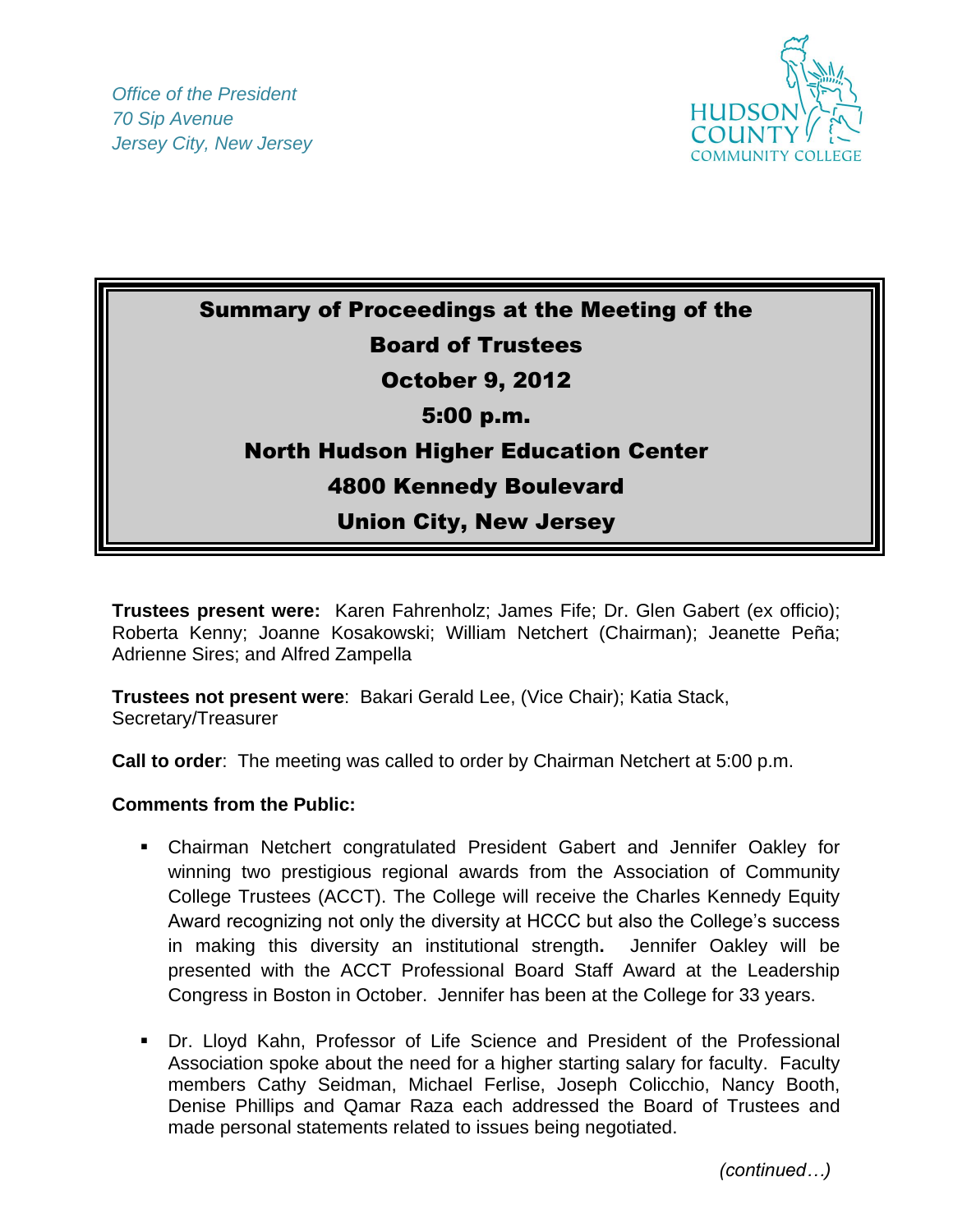- **James Dobles, a student at the College, spoke about the importance of attracting** the right teachers.
- Dr. Lloyd Kahn asked everyone to vote for the Educational Bond Issue at the November election.

## **Awards, Recognitions and Special Reports:**

 Dr. Richard Voorhees, consultant, gave a presentation on the project in process to update the College Mission Statement.

**Minutes of previous meeting** September 11, 2012 – **none** – cancelled due to lack of a quorum.

**Approval of all resolutions** distributed **for** the **September 11, 2012** Board of Trustees Meeting which was cancelled due to lack of a quorum. **(***See Attachment.***)**

The following actions were taken concerning **fiscal, administrative, lease and capital recommendations** brought forward by the Administration:

- The award of shuttle services for FY 13 and FY 14 was awarded to Amity Bus Company of Jersey City, NJ for a total estimated cost of \$175,000.00
- The purchase of Dell Storage Area Network was awarded to Dell Storage Area Network of Round Rock, TX at a cost not to exceed \$52,824.52.
- Authorization to enter into an agreement and exercise the month-to-month option of the existing contract with Ellucian (DATATEL) of Fairfax, VA. to provide campus software support at a cost not to exceed \$80,000.00 for FY13.
- **The Employee Health Care Waiver Policy was approved.**

The following actions were taken concerning **personnel recommendations** brought forward by the Administration:

 The resignation of an Associate Dean of Humanities and Social Sciences was accepted.

 *(continued…)*